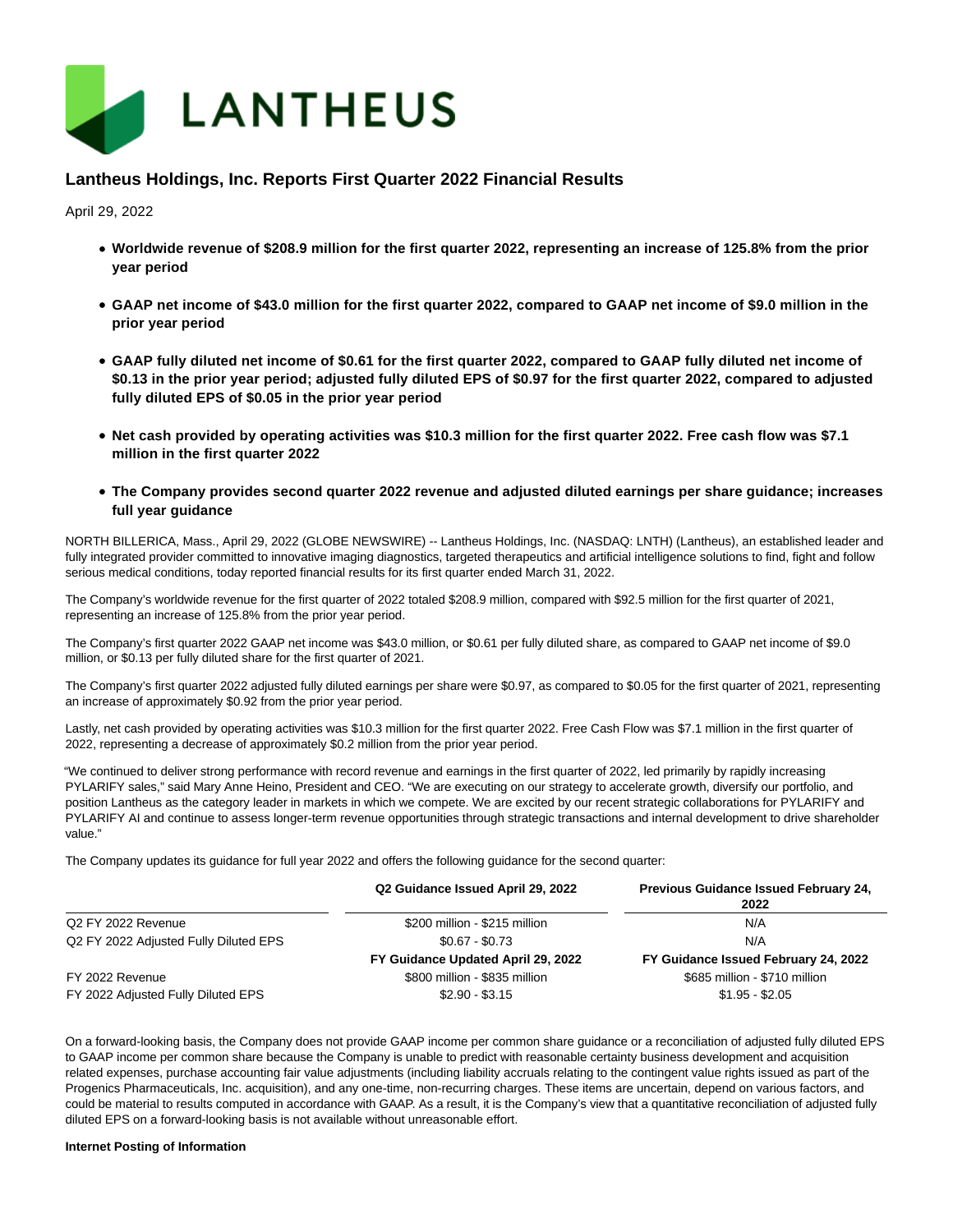The Company routinely posts information that may be important to investors in the "Investors" section of its website at www.lantheus.com. The Company encourages investors and potential investors to consult its website regularly for important information about the Company.

#### **Conference Call and Webcast**

As previously announced, the Company will host a conference call and webcast on Friday, April 29, 2022 at 8:00 a.m. ET. To access the live conference call via telephone, please dial 1-866-498-8390 (U.S. callers) or 1-678-509-7599 (international callers) and provide passcode 8691334. A live webcast will be available in the Investors section of the Company's website at www.lantheus.com.

A replay of the audio webcast will be available in the Investors section of our website at www.lantheus.com approximately two hours after completion of the call and will be archived for 30 days.

The conference call will include a discussion of non-GAAP financial measures. Reference is made to the most directly comparable GAAP financial measures, the reconciliation of the differences between the two financial measures, and the other information included in this press release, our Form 8-K filed with the SEC today, or otherwise available in the Investor Relations section of our website located at www.lantheus.com.

The conference call may include forward-looking statements. See the cautionary information about forward-looking statements in the safe-harbor section of this press release.

### **About Lantheus Holdings, Inc.**

Lantheus Holdings, Inc. is the parent company of Lantheus Medical Imaging, Inc., Progenics Pharmaceuticals, Inc. and EXINI Diagnostics AB and an established leader and fully integrated provider committed to innovative imaging diagnostics, targeted therapeutics and artificial intelligence solutions to Find Fight and Follow<sup>®</sup> serious medical conditions. Lantheus provides a broad portfolio of products, including the echocardiography agent DEFINITY<sup>®</sup> Vial for (Perflutren Lipid Microsphere) Injectable Suspension; PYLARIFY<sup>®</sup>, a PSMA PET imaging agent for the detection of suspected recurrent or metastatic prostate cancer; PYLARIFY AI™, an artificial intelligence platform that assists in the evaluation of PSMA PET images; TechneLite® (Technetium Tc99m Generator), a technetium-based generator that provides the essential medical isotope used in nuclear medicine procedures; AZEDRA<sup>®</sup> for the treatment of certain rare neuroendocrine tumors; and RELISTOR<sup>®</sup> for the treatment of opioid-induced constipation, which is partnered with Bausch Health Companies, Inc. The Company is headquartered in North Billerica, Massachusetts, with additional offices in New Jersey, Canada and Sweden. For more information, visit www.lantheus.com.

### **Non-GAAP Financial Measures**

The Company uses non-GAAP financial measures, such as adjusted net income and its line components; adjusted net income per share - fully diluted; and free cash flow. The Company's management believes that the presentation of these measures provides useful information to investors. These measures may assist investors in evaluating the Company's operations, period over period. However, these measures may exclude items that may be highly variable, difficult to predict and of a size that could have a substantial impact on the Company's reported results of operations for a particular period. Management uses these and other non-GAAP measures internally for evaluation of the performance of the business, including the allocation of resources and the evaluation of results relative to employee performance compensation targets. Investors should consider these non-GAAP measures only as a supplement to, not as a substitute for or as superior to, measures of financial performance prepared in accordance with GAAP.

### **Safe Harbor for Forward-Looking and Cautionary Statements**

This press release contains forward-looking statements within the meaning of the Private Securities Litigation Reform Act of 1995, as amended, that are subject to risks and uncertainties and are made pursuant to the safe harbor provisions of Section 27A of the Securities Act of 1933, as amended, and Section 21E of the Securities Exchange Act of 1934, as amended. Forward-looking statements may be identified by their use of terms such as "believe," "could," "estimate," "expect," "look forward to," "may," "plan," "predict," "target," "will," and other similar terms. Such forward-looking statements are based upon current plans, estimates and expectations that are subject to risks and uncertainties that could cause actual results to materially differ from those described in the forward-looking statements. The inclusion of forward-looking statements should not be regarded as a representation that such plans, estimates and expectations will be achieved. Readers are cautioned not to place undue reliance on the forward-looking statements contained herein, which speak only as of the date hereof. The Company undertakes no obligation to publicly update any forward-looking statement, whether as a result of new information, future developments or otherwise, except as may be required by law. Risks and uncertainties that could cause our actual results to materially differ from those described in the forward-looking statements include: (i) continued market expansion and penetration for our established commercial products, particularly DEFINITY, in the face of segment competition and potential generic competition, including as a result of patent and regulatory exclusivity expirations and challenges; (ii) our ability to continue to grow PYLARIFY as a commercial product, including (A) our ability to obtain FDA approval for additional positron emission tomography ("PET") manufacturing facilities ("PMFs") to manufacture PYLARIFY, (B) the ability of PMFs to manufacture PYLARIFY to meet product demand, (C) our ability to sell PYLARIFY to customers, (D) our ability to obtain and maintain adequate coding, coverage and payment for PYLARIFY, and (E) our ability to establish PYLARIFY as a leading PSMA PET imaging agent in a competitive environment in which other PSMA PET imaging agents have been approved and additional ones are in development; (iii) the global Molybdenum-99 ("Mo-99") supply; (iv) our ability to have third party manufacturers manufacture our products and our ability to use our in-house manufacturing capacity; (v) our ability to successfully launch PYLARIFY AI as a commercial product; (vi) the continuing impact of the global COVID-19 pandemic on our business, financial condition and prospects; (vii) the efforts and timing for clinical development of our product candidates and new clinical applications for our products, in each case, that we may develop, including 1095 and LMI 1195, or that our strategic partners may develop, including flurpiridaz fluorine-18 ("F 18"); (viii) our ability to identify and acquire or in-license additional diagnostic and therapeutic product opportunities in oncology and other strategic areas; (ix) the potential reclassification by the FDA of certain of our products and product candidates from drugs to devices with the expense, complexity and potentially more limited competitive protection such reclassification could cause; and (x) the risk and uncertainties discussed in our filings with the Securities and Exchange Commission (including those described in the Risk Factors section in our Annual Reports on Form 10-K and our Quarterly Reports on Form 10-Q).

- Tables Follow -

**Lantheus Holdings, Inc.**

### **Consolidated Statements of Operations**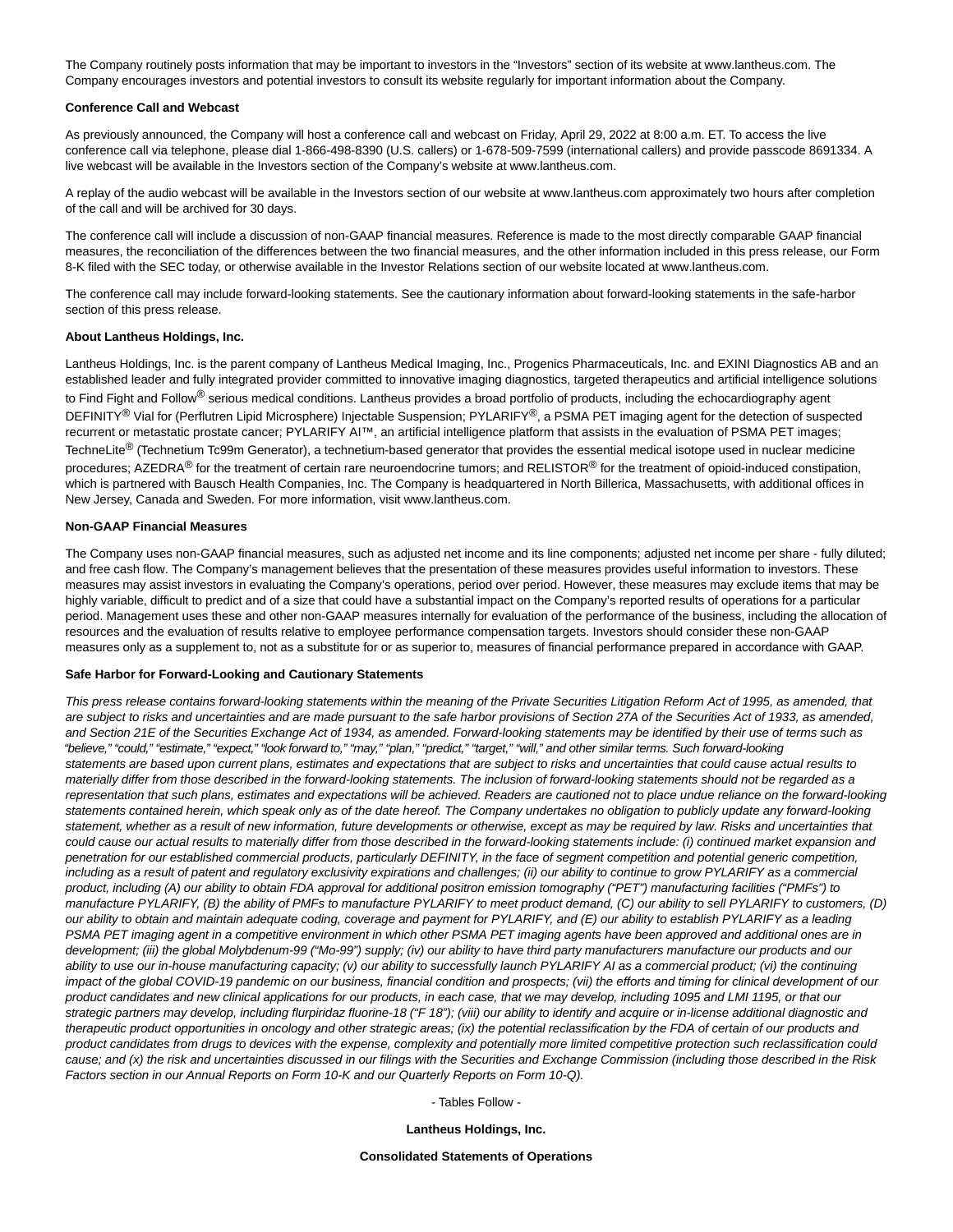# (in thousands, except per share data – unaudited)

|                                             | <b>Three Months Ended</b><br>March 31, |    |        |
|---------------------------------------------|----------------------------------------|----|--------|
|                                             | 2022                                   |    | 2021   |
| Revenues                                    | \$<br>208,880                          | \$ | 92,509 |
| Cost of goods sold                          | 79,810                                 |    | 51,479 |
| Gross profit                                | 129,070                                |    | 41,030 |
| Operating expenses                          |                                        |    |        |
| Sales and marketing                         | 20,354                                 |    | 14,173 |
| General and administrative                  | 37,588                                 |    | 16,138 |
| Research and development                    | 12,203                                 |    | 10,360 |
| Total operating expenses                    | 70,145                                 |    | 40,671 |
| Gain on sale of assets                      |                                        |    | 15,263 |
| Operating income                            | 58,925                                 |    | 15,622 |
| Interest expense                            | 1,509                                  |    | 2,718  |
| Gain on extinguishment of debt              |                                        |    | (889)  |
| Other income                                | (485)                                  |    | (549)  |
| Income before income taxes                  | 57,901                                 |    | 14,342 |
| Income tax expense                          | 14,939                                 |    | 5,334  |
| Net income                                  | \$<br>42,962                           | \$ | 9,008  |
| Net income per common share:                |                                        |    |        |
| Basic                                       | \$<br>0.63                             | \$ | 0.13   |
| <b>Diluted</b>                              | \$<br>0.61                             | \$ | 0.13   |
| Weighted-average common shares outstanding: |                                        |    |        |
| Basic                                       | 68,008                                 |    | 67,094 |
| <b>Diluted</b>                              | 70,051                                 |    | 67,714 |
|                                             |                                        |    |        |

# **Lantheus Holdings, Inc.**

# **Consolidated Revenues Analysis**

# (in thousands – unaudited)

|                                          | <b>Three Months Ended</b><br>March 31. |              |            |  |
|------------------------------------------|----------------------------------------|--------------|------------|--|
|                                          | 2022                                   | 2021         | % Change   |  |
| <b>DEFINITY</b>                          | 58,328<br>\$                           | 55,971<br>\$ | 4.2%       |  |
| TechneLite                               | 22,605                                 | 22,800       | (0.9)%     |  |
| Other precision diagnostics              | 5,265                                  | 6,984        | $(24.6)\%$ |  |
| Total precision diagnostics              | 86,198                                 | 85,755       | 0.5%       |  |
| <b>PYLARIFY</b>                          | 92,777                                 |              | N/A        |  |
| Other radiopharmaceutical oncology       | 1,327                                  | 1,500        | $(11.5)\%$ |  |
| Total radiopharmaceutical oncology       | 94,104                                 | 1,500        | 6,173.6%   |  |
| Strategic Partnerships and other revenue | 28,578                                 | 5,254        | 443.9%     |  |
| <b>Total revenues</b>                    | 208.880                                | 92.509       | 125.8%     |  |

# **Lantheus Holdings, Inc.**

# **Reconciliation of GAAP to Non-GAAP Financial Measures**

(in thousands, except per share data – unaudited)

|                                                 | <b>Three Months Ended</b><br>March 31, |  |       |
|-------------------------------------------------|----------------------------------------|--|-------|
|                                                 | 2022                                   |  | 2021  |
| Net income                                      | 42,962                                 |  | 9,008 |
| Stock and incentive plan compensation           | 5.623                                  |  | 3,317 |
| Amortization of acquired intangible assets      | 8,306                                  |  | 4,685 |
| Acquired debt fair value adjustment             |                                        |  | (307) |
| Contingent consideration fair value adjustments | 18.400                                 |  | 300   |
| Non-recurring severance related fees            |                                        |  | 436   |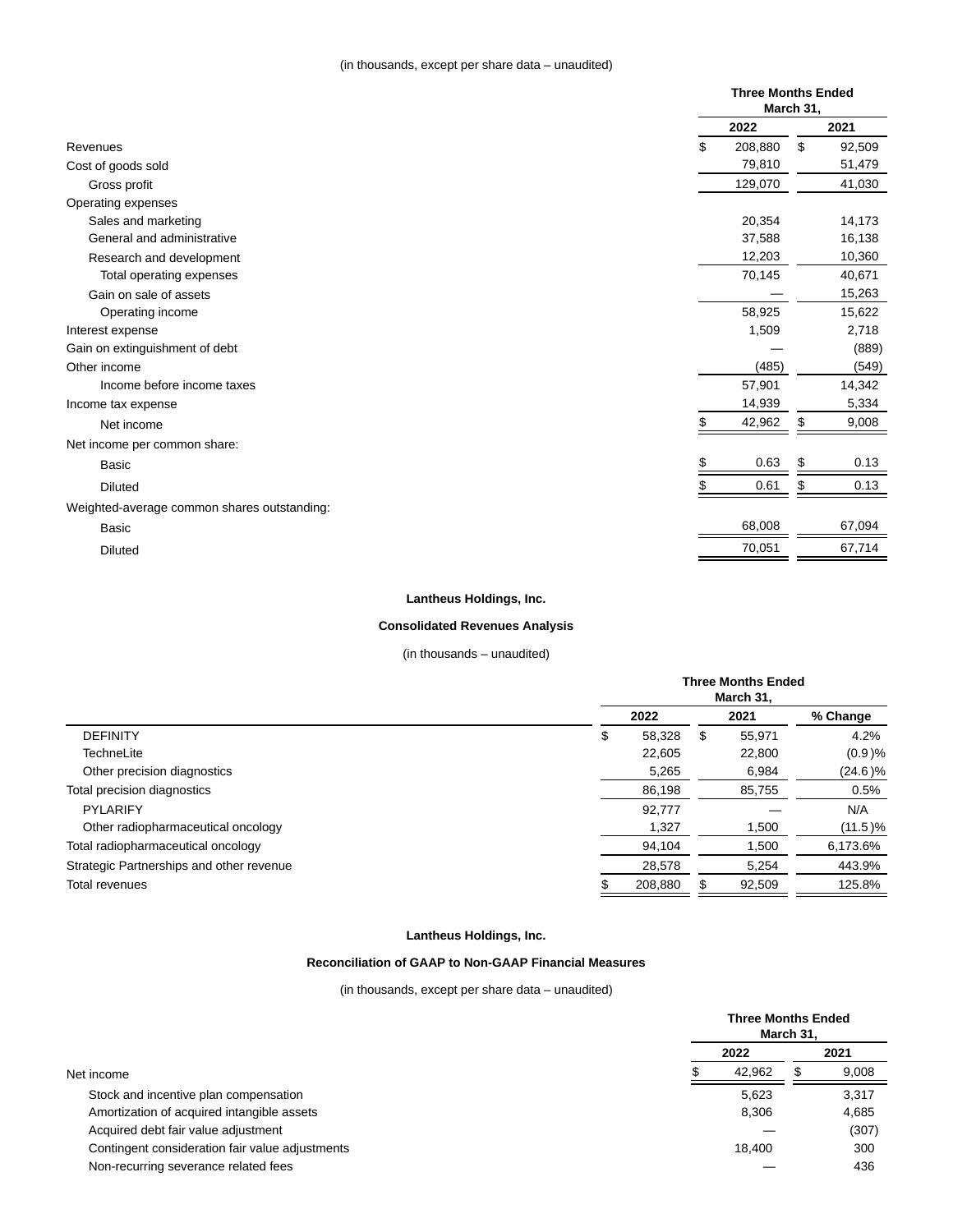| Non-recurring fees                                       | (732)   |          |
|----------------------------------------------------------|---------|----------|
| Extinguishment of debt                                   |         | (889)    |
| Gain on sale of assets                                   |         | (15,263) |
| Integration costs                                        |         | 19       |
| Acquisition-related costs                                | 447     | (103)    |
| ARO Acceleration and other related costs                 | 1,591   |          |
| Other                                                    | 129     | 10       |
| Income tax effect of non-GAAP adjustments <sup>(a)</sup> | (8,896) | 2,083    |
| Adjusted net income                                      | 67,830  | 3,296    |
| Adjusted net income, as a percentage of revenues         | 32.5%   | 3.6%     |
|                                                          |         |          |

|                                                          | <b>Three Months Ended</b><br>March 31, |        |   |        |
|----------------------------------------------------------|----------------------------------------|--------|---|--------|
|                                                          |                                        | 2022   |   | 2021   |
| Net income per share - diluted                           |                                        | 0.61   |   | 0.13   |
| Stock and incentive plan compensation                    |                                        | 0.08   |   | 0.05   |
| Amortization of acquired intangible assets               |                                        | 0.12   |   | 0.08   |
| Acquired debt fair value adjustment                      |                                        |        |   | (0.01) |
| Contingent consideration fair value adjustments          |                                        | 0.26   |   | 0.01   |
| Non-recurring severance related fees                     |                                        |        |   | 0.01   |
| Non-recurring fees                                       |                                        | (0.01) |   |        |
| Extinguishment of debt                                   |                                        |        |   | (0.01) |
| Gain on sale of assets                                   |                                        |        |   | (0.23) |
| Integration costs                                        |                                        |        |   |        |
| Acquisition-related costs                                |                                        | 0.01   |   | (0.01) |
| ARO Acceleration and other related costs                 |                                        | 0.02   |   |        |
| Income tax effect of non-GAAP adjustments <sup>(a)</sup> |                                        | (0.12) |   | 0.03   |
| Adjusted net income per share - diluted                  |                                        | 0.97   | S | 0.05   |
| Weighted-average common shares outstanding - diluted     |                                        | 70,051 |   | 67,714 |

(a) The income tax effect of the adjustments between GAAP net loss and non-GAAP adjusted net income takes into account the tax treatment and related tax rate that apply to each adjustment in the applicable tax jurisdiction.

# **Lantheus Holdings, Inc.**

# **Reconciliation of Free Cash Flow**

### (in thousands – unaudited)

|                                                     | <b>Three Months Ended</b><br>March 31, |          |   |           |
|-----------------------------------------------------|----------------------------------------|----------|---|-----------|
|                                                     |                                        | 2022     |   | 2021      |
| Net cash provided by operating activities           | \$                                     | 10.264   | S | 9,818     |
| Capital expenditures                                |                                        | (3, 190) |   | (2,520)   |
| Free cash flow                                      |                                        | 7.074    |   | 7,298     |
|                                                     |                                        |          |   |           |
| Net cash (used in) provided by investing activities |                                        | (1,390)  |   | 13,303    |
| Net cash used in financing activities               |                                        | (2, 179) |   | (34, 791) |

# **Lantheus Holdings, Inc.**

# **Condensed Consolidated Balance Sheets**

(in thousands – unaudited)

|                           | March 31,<br>2021 |         |      | December 31,<br>2021 |  |
|---------------------------|-------------------|---------|------|----------------------|--|
| <b>Assets</b>             |                   |         |      |                      |  |
| <b>Current assets</b>     |                   |         |      |                      |  |
| Cash and cash equivalents | \$                | 105.355 | - \$ | 98,508               |  |